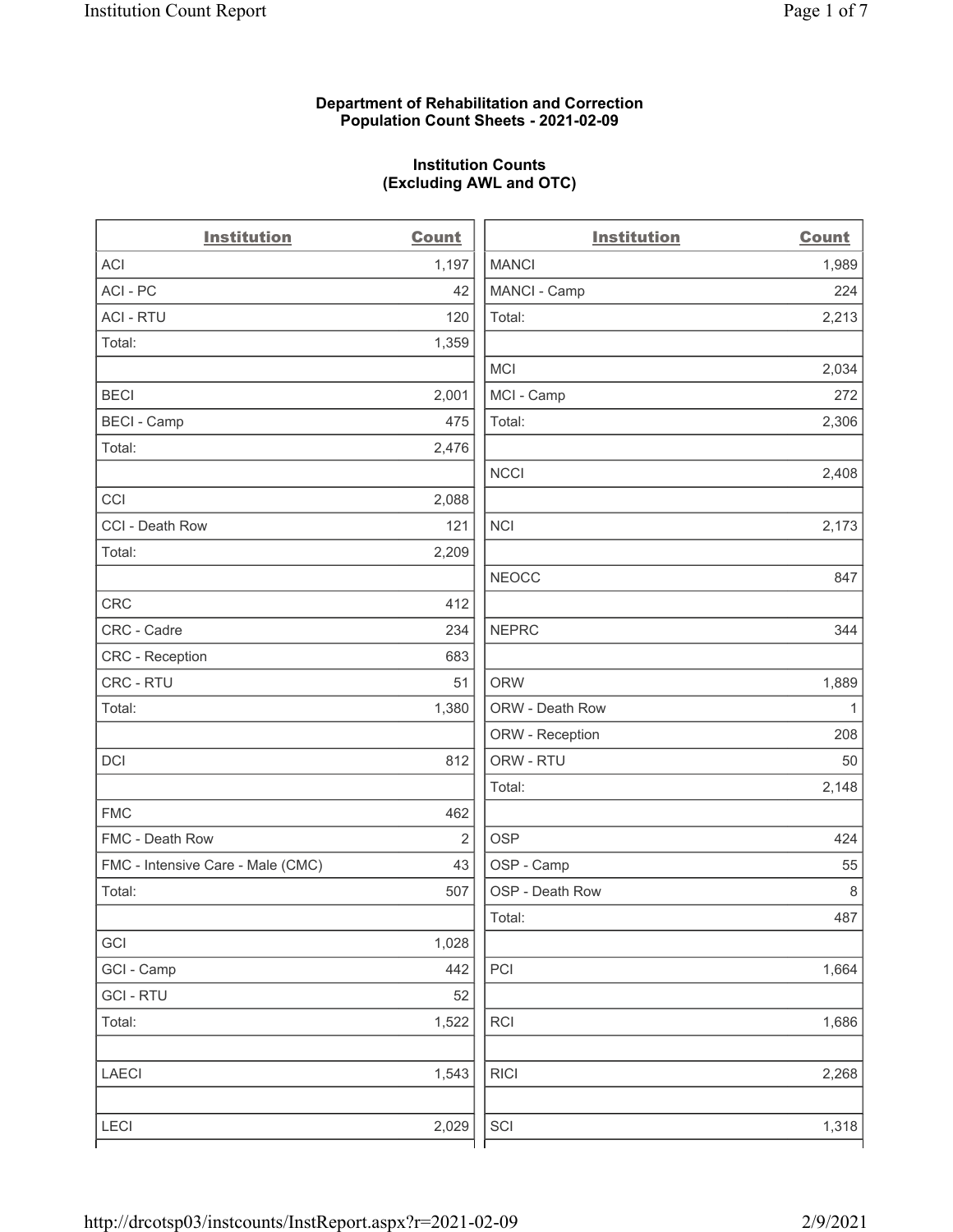| 2,130<br>1,080<br><b>WCI</b><br>WCI - RTU<br>29<br>Total:<br>1,109 |
|--------------------------------------------------------------------|
|                                                                    |
|                                                                    |
|                                                                    |
|                                                                    |
|                                                                    |
| 1,179<br>Total:<br>815                                             |
| TOCI - PC<br>143<br>951                                            |
| <b>TOCI</b><br>672                                                 |
| 1,240                                                              |
| Total:<br>1,314<br>226                                             |
| TCI - Camp<br>295<br>186                                           |
| <b>TCI</b><br>1,019<br>828                                         |
| Total:<br>1,153<br>1,910                                           |
| SOCF - RTU<br>2                                                    |
| 2,198<br><b>SOCF</b><br>1,151                                      |
| 169                                                                |
|                                                                    |

\* The Total Population includes 30 Offenders with Reason Codes 30 & 31. \*\* The Total Population includes 34 Offenders with Reason Code 0A.

## Male Population by Security Level (Include AWL and Exclude OTC)

| <b>Security Level</b>  |                   | <b>Body</b> | <b>AWL</b> | $(-OTC)$ | <b>Total</b> |
|------------------------|-------------------|-------------|------------|----------|--------------|
| <b>Total Level E</b>   |                   | 910         | 2          | 2        | 910          |
| Total Level 4          |                   | 1,326       | 5          | 5        | 1,326        |
| Total Level 3          |                   | 9,413       | 100        | 88       | 9,425        |
| Total Level 2          |                   | 14,832      | 114        | 87       | 14,859       |
| Total Level 1          |                   | 13,534      | 89         | 58       | 13,565       |
| <b>Total Death Row</b> |                   | 135         | 0          | $\Omega$ | 135          |
|                        | <b>Total Male</b> | 40,150      | 310        | 240      | 40,220       |

#### Female Population by Institution (Include AWL and Exclude OTC)

| <b>Institution</b>     | <b>Body</b> | <b>AWL</b> | $(-OTC)$ | <b>Total</b> |
|------------------------|-------------|------------|----------|--------------|
| <b>DCI</b>             | 811         |            |          | 811          |
| <b>FMC</b>             | 10          |            |          | 10           |
| <b>NEPRC</b>           | 344         |            |          | 344          |
| <b>ORW</b>             | 1,889       |            |          | 1,893        |
| <b>ORW</b> - Death Row |             |            |          |              |
|                        |             |            |          |              |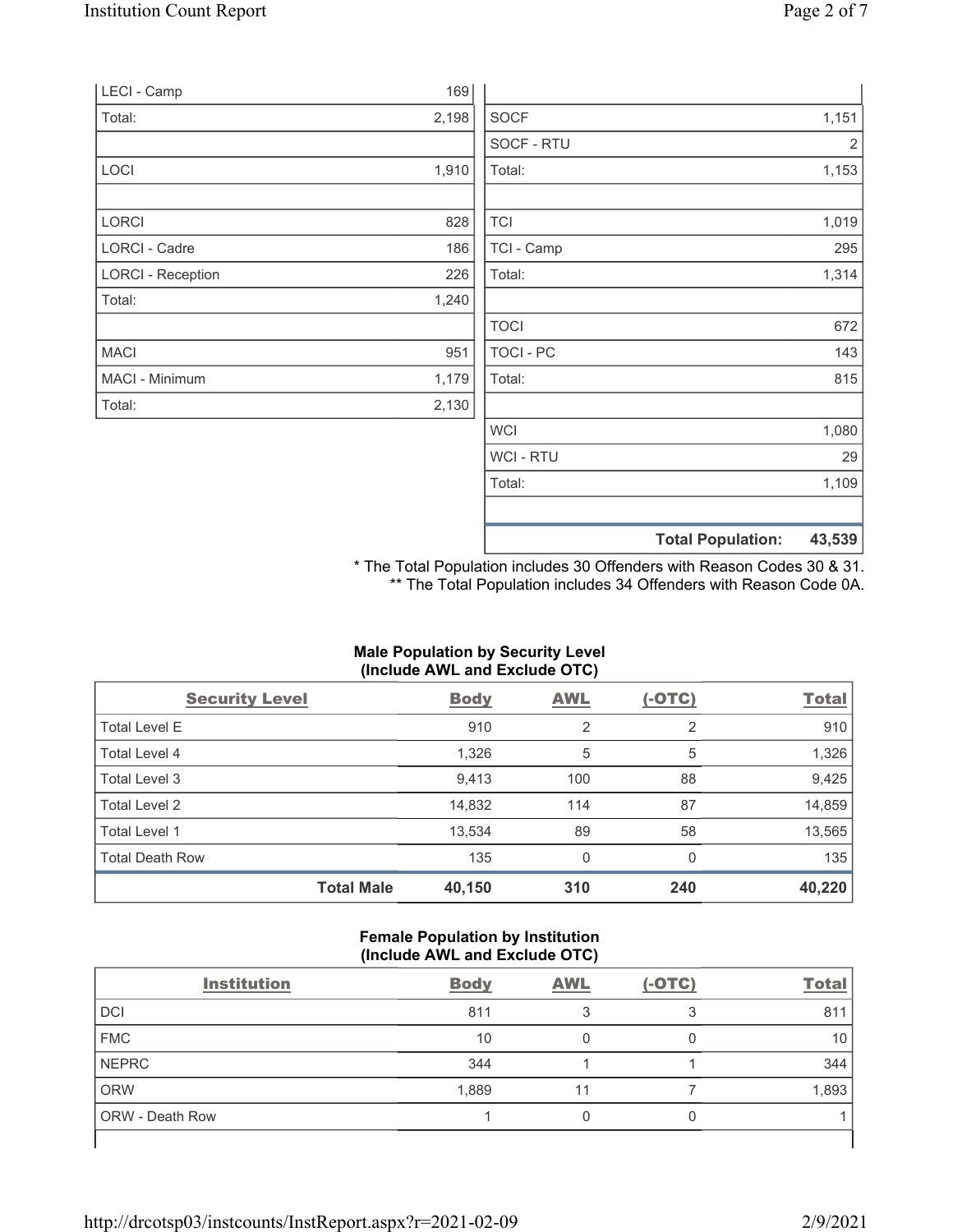| <b>ORW</b> - Reception |                          | 208    |     |     | 208    |
|------------------------|--------------------------|--------|-----|-----|--------|
| ORW - RTU              |                          | 50     |     |     | 50     |
|                        | <b>Total Female</b>      | 3.313  | 16  | 12  | 3,317  |
|                        |                          |        |     |     |        |
|                        | <b>Total Population:</b> | 43,463 | 326 | 252 | 43,537 |

## Male Population by Institution: Security Level 5 and E (Include AWL and Exclude OTC)

| <b>Institution</b> |                      | <b>Body</b>      | <b>AWL</b>              | $(-OTC)$                | <b>Total</b>     |
|--------------------|----------------------|------------------|-------------------------|-------------------------|------------------|
| CRC                |                      | 1                | $\mathsf{O}\xspace$     | $\mathsf{O}\xspace$     | 1                |
| CRC - Reception    |                      | 1                | $\mathbf 0$             | $\mathbf 0$             | 1                |
| CRC - RTU          |                      | $\,6\,$          | $\mathsf{O}\xspace$     | $\mathsf{O}\xspace$     | $\,6\,$          |
| ${\sf FMC}$        |                      | $\overline{2}$   | $\mathsf{O}\xspace$     | $\mathsf 0$             | $\sqrt{2}$       |
| LAECI              |                      | $\,6\,$          | $\mathbf 0$             | $\mathbf 0$             | $\,6\,$          |
| LECI               |                      | $\boldsymbol{9}$ | $\mathsf 0$             | $\mathsf{O}\xspace$     | $\boldsymbol{9}$ |
| LOCI               |                      | 1                | $\mathbf 0$             | $\mathsf{O}\xspace$     | $\mathbf{1}$     |
| LORCI              |                      | 1                | $\mathbf 0$             | $\mathbf 0$             | 1                |
| LORCI - Cadre      |                      | 1                | $\mathsf{O}\xspace$     | $\mathsf{O}\xspace$     | $\mathbf{1}$     |
| <b>MACI</b>        |                      | 23               | $\mathsf{O}\xspace$     | $\mathsf{O}\xspace$     | 23               |
| <b>MANCI</b>       |                      | 25               | $\mathbf 0$             | $\mathbf 0$             | 25               |
| <b>NCCI</b>        |                      | $\mathbf{1}$     | $\mathbf 0$             | $\mathsf{O}\xspace$     | $\mathbf{1}$     |
| <b>NEOCC</b>       |                      | 10               | $\mathbf 0$             | $\mathsf{O}\xspace$     | $10$             |
| OSP                |                      | 175              | $\mathbf{1}$            | 1                       | 175              |
| <b>RCI</b>         |                      | 30               | $\mathbf 0$             | $\mathsf{O}\xspace$     | $30\,$           |
| SOCF               |                      | 487              | $\mathbf{1}$            | $\mathbf{1}$            | 487              |
| <b>TCI</b>         |                      | $\overline{2}$   | $\mathbf 0$             | $\mathbf 0$             | $\overline{2}$   |
| <b>TOCI</b>        |                      | 109              | $\mathbf 0$             | $\mathbf 0$             | 109              |
| <b>WCI</b>         |                      | 15               | $\mathsf{O}\xspace$     | $\mathsf{O}\xspace$     | 15               |
| WCI - RTU          |                      | $\,$ 5 $\,$      | $\mathbf 0$             | $\mathsf{O}\xspace$     | $\sqrt{5}$       |
|                    | <b>Total Level 5</b> | 910              | $\overline{\mathbf{2}}$ | $\overline{\mathbf{2}}$ | 910              |

# Male Population by Institution: Security Level 4 (Include AWL and Exclude OTC)

| <b>Institution</b>                | <b>Body</b> | <b>AWL</b> | $(-OTC)$ | <b>Total</b> |
|-----------------------------------|-------------|------------|----------|--------------|
| <b>ACI</b>                        |             |            |          |              |
| CRC                               |             |            |          |              |
| CRC - Reception                   |             |            |          |              |
| <b>CRC - RTU</b>                  | 12          |            |          |              |
| FMC - Intensive Care - Male (CMC) |             |            |          |              |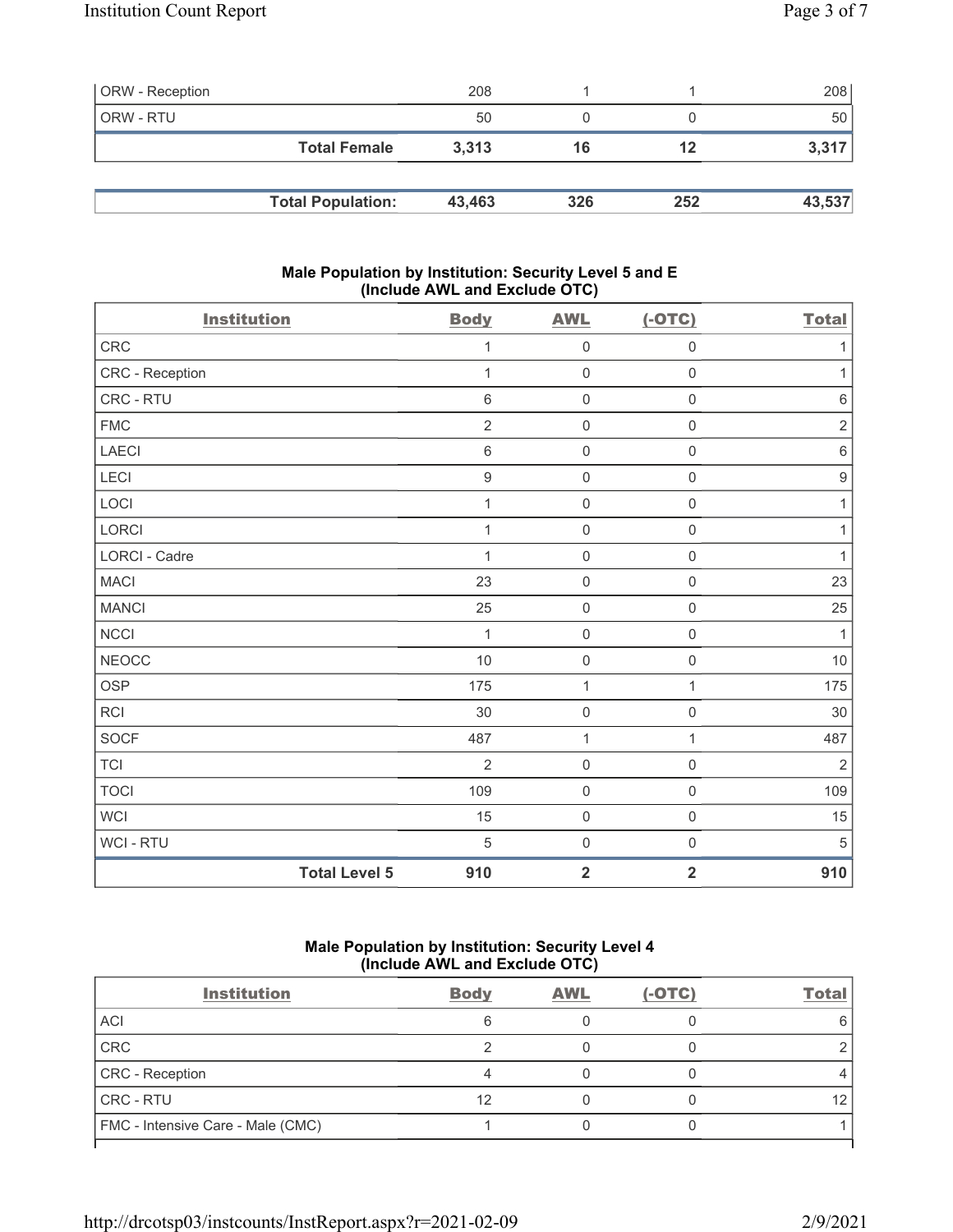| LOCI                     |                      |                | $\Omega$    | $\Omega$ |                |
|--------------------------|----------------------|----------------|-------------|----------|----------------|
| <b>LORCI</b>             |                      | 4              |             |          | $\overline{4}$ |
| LORCI - Cadre            |                      | 2              | 0           | $\Omega$ | 2              |
| <b>LORCI - Reception</b> |                      |                | $\Omega$    | 0        |                |
| <b>MACI</b>              |                      | 14             | $\Omega$    | 0        | 14             |
| <b>OSP</b>               |                      | 210            |             |          | 210            |
| <b>SOCF</b>              |                      | 545            | 3           | 3        | 545            |
| SOCF - RTU               |                      | $\overline{2}$ | 0           | 0        | 2              |
| <b>TOCI</b>              |                      | 506            | $\mathbf 0$ | 0        | 506            |
| TOCI - PC                |                      | 11             | $\mathbf 0$ | 0        | 11             |
| WCI - RTU                |                      | 5              | $\Omega$    | 0        | 5              |
|                          | <b>Total Level 4</b> | 1,326          | 5           | 5        | 1,326          |

#### Male Population by Institution: Security Level 3 (Include AWL and Exclude OTC)

| <b>Institution</b>       | <b>Body</b>    | <b>AWL</b>       | $(-OTC)$            | <b>Total</b>   |
|--------------------------|----------------|------------------|---------------------|----------------|
| <b>ACI</b>               | 18             | $\mathbf 0$      | $\mathsf 0$         | 18             |
| ACI-PC                   | $\,8\,$        | $\mathsf 0$      | $\mathsf 0$         | $\,8\,$        |
| <b>ACI - RTU</b>         | 1              | $\mathbf 0$      | $\mathsf{O}\xspace$ | $\mathbf{1}$   |
| <b>BECI</b>              | 15             | $\mathbf 0$      | $\mathsf 0$         | 15             |
| CCI                      | 14             | $\mathbf 0$      | $\mathsf 0$         | 14             |
| CRC                      | 310            | $\boldsymbol{9}$ | $\boldsymbol{9}$    | 310            |
| CRC - Cadre              | $\overline{7}$ | $\mathbf 0$      | $\mathsf{O}\xspace$ | $\overline{7}$ |
| CRC - Reception          | 598            | 13               | 12                  | 599            |
| CRC - RTU                | 33             | $\mathbf 0$      | $\mathsf 0$         | 33             |
| <b>FMC</b>               | 5              | $\mathbf 0$      | $\mathsf{O}\xspace$ | $\sqrt{5}$     |
| GCI                      | $\overline{4}$ | $\mathbf 0$      | $\mathsf{O}\xspace$ | $\overline{4}$ |
| <b>LAECI</b>             | 21             | $\mathbf{1}$     | $\mathbf{1}$        | 21             |
| LECI                     | 1,238          | $\sqrt{2}$       | $\mathsf{O}\xspace$ | 1,240          |
| LOCI                     | 17             | $\mathbf 0$      | $\mathsf{O}\xspace$ | 17             |
| LORCI                    | 320            | 30               | 30                  | 320            |
| LORCI - Cadre            | 62             | $\mathbf 0$      | $\mathsf 0$         | 62             |
| <b>LORCI - Reception</b> | 50             | $\overline{2}$   | $\overline{2}$      | 50             |
| <b>MACI</b>              | 766            | $\boldsymbol{9}$ | $\overline{7}$      | 768            |
| <b>MANCI</b>             | 1,624          | 16               | 15                  | 1,625          |
| MCI                      | 25             | $\mathbf 0$      | $\mathsf{O}\xspace$ | 25             |
| <b>NCCI</b>              | 43             | $\mathbf 0$      | $\mathsf{O}\xspace$ | 43             |
| <b>NCI</b>               | 28             | $\mathbf 0$      | $\mathsf{O}\xspace$ | 28             |
| <b>NEOCC</b>             | 683            | $\sqrt{2}$       | $\mathbf{1}$        | 684            |
| <b>OSP</b>               | 11             | $\mathsf{O}$     | $\mathsf{O}\xspace$ | 11             |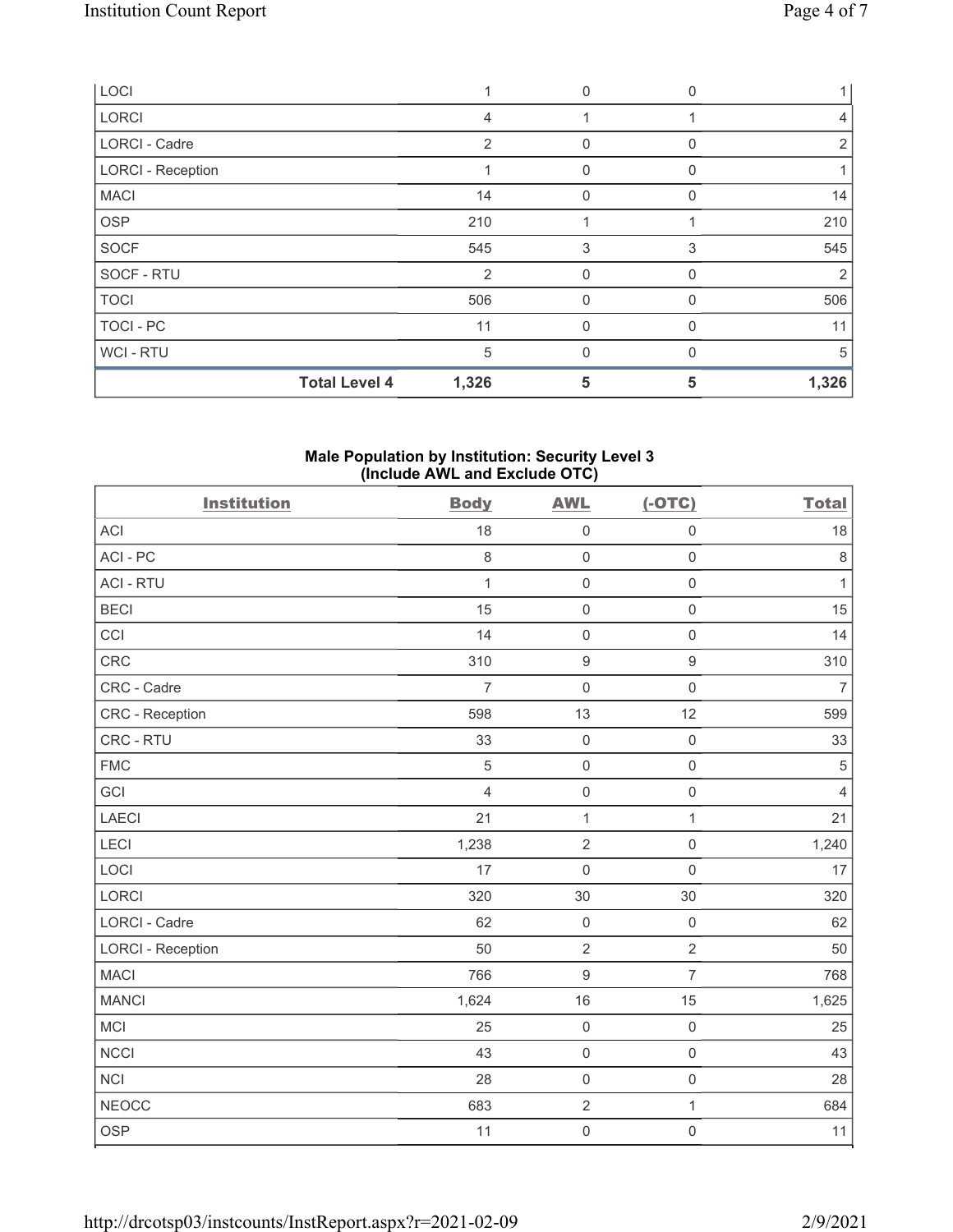|                  | <b>Total Level 3</b> | 9,413 | 100            | 88          | 9,425 |
|------------------|----------------------|-------|----------------|-------------|-------|
| WCI-RTU          |                      | 15    | $\mathbf{0}$   | $\Omega$    | 15    |
| <b>WCI</b>       |                      | 920   | $\overline{4}$ | 3           | 921   |
| <b>TOCI - PC</b> |                      | 73    | $\mathbf 0$    | 0           | 73    |
| <b>TOCI</b>      |                      | 49    | $\mathbf{0}$   | 0           | 49    |
| TCI - Camp       |                      |       | 0              | 0           |       |
| <b>TCI</b>       |                      | 802   | 2              |             | 803   |
| SOCF             |                      | 119   | 1              | $\Omega$    | 120   |
| SCI              |                      | 58    | $\mathbf 0$    | 0           | 58    |
| <b>RICI</b>      |                      | 39    | $\mathbf 0$    | $\mathbf 0$ | 39    |
| <b>RCI</b>       |                      | 1,388 | 6              | 6           | 1,388 |
| PCI              |                      | 48    | 3              |             | 50    |

#### Male Population by Institution: Security Level 2 (Include AWL and Exclude OTC)

| <b>Institution</b>                | <b>Body</b>    | <b>AWL</b>          | $(-OTC)$            | <b>Total</b> |
|-----------------------------------|----------------|---------------------|---------------------|--------------|
| <b>ACI</b>                        | 632            | 1                   | 1                   | 632          |
| ACI-PC                            | 24             | $\mathsf 0$         | $\mathsf{O}\xspace$ | 24           |
| <b>ACI - RTU</b>                  | 90             | $\mathbf 0$         | $\mathsf 0$         | 90           |
| <b>BECI</b>                       | 1,242          | 12                  | $\boldsymbol{9}$    | 1,245        |
| CCI                               | 1,608          | $\mathbf 5$         | 5                   | 1,608        |
| CRC                               | 22             | $\overline{2}$      | $\overline{2}$      | 22           |
| CRC - Cadre                       | 221            | $\mathbf 0$         | $\mathbf 0$         | 221          |
| CRC - Reception                   | 38             | $\sqrt{5}$          | 5                   | 38           |
| DCI                               | 1              | $\mathsf{O}\xspace$ | $\mathsf{O}\xspace$ | $\mathbf{1}$ |
| <b>FMC</b>                        | 10             | $\,$ 3 $\,$         | $\mathsf{O}\xspace$ | 13           |
| FMC - Intensive Care - Male (CMC) | 13             | $\mathsf{O}\xspace$ | $\mathsf{O}\xspace$ | 13           |
| <b>GCI</b>                        | 449            | $\sqrt{3}$          | $\mathbf{1}$        | 451          |
| GCI - Camp                        | $\overline{2}$ | $\mathsf 0$         | $\mathsf{O}\xspace$ | $\sqrt{2}$   |
| <b>GCI-RTU</b>                    | 46             | $\mathsf{O}\xspace$ | $\mathsf{O}\xspace$ | 46           |
| <b>LAECI</b>                      | 857            | 13                  | 12                  | 858          |
| LECI                              | 771            | $6\,$               | $\overline{4}$      | 773          |
| LOCI                              | 953            | $\,$ 3 $\,$         | $\overline{2}$      | 954          |
| LORCI                             | 291            | 15                  | 15                  | 291          |
| LORCI - Cadre                     | 109            | $\mathbf 0$         | $\mathsf{O}\xspace$ | 109          |
| <b>LORCI - Reception</b>          | 113            | $\mathsf{O}\xspace$ | $\mathsf{O}\xspace$ | 113          |
| <b>MACI</b>                       | 148            | $\mathbf{1}$        | $\mathbf{1}$        | 148          |
| <b>MANCI</b>                      | 324            | $\sqrt{5}$          | 3                   | 326          |
| <b>MCI</b>                        | 1,360          | $\,6$               | 3                   | 1,363        |
| <b>NCCI</b>                       | 843            | $\overline{4}$      | $\overline{2}$      | 845          |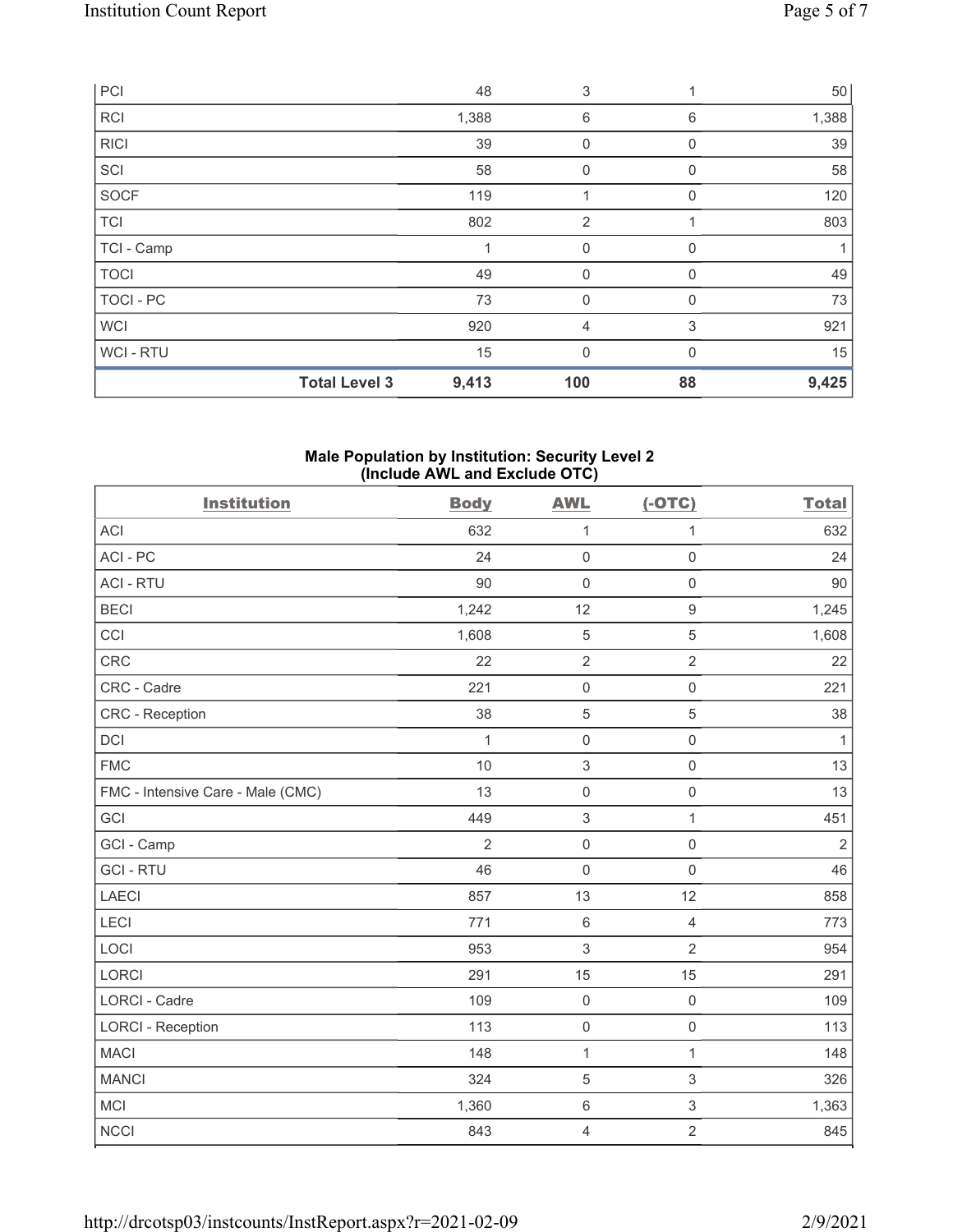| <b>NCI</b>   |                      | 1,222  | 6           | 4        | 1,224          |
|--------------|----------------------|--------|-------------|----------|----------------|
| <b>NEOCC</b> |                      | 154    |             |          | 154            |
| PCI          |                      | 756    | 8           | 4        | 760            |
| <b>RCI</b>   |                      | 268    | 3           | 2        | 269            |
| <b>RICI</b>  |                      | 1,150  | 8           | 7        | 1,151          |
| SCI          |                      | 791    | 3           | 3        | 791            |
| <b>TCI</b>   |                      | 116    | 0           | $\Omega$ | 116            |
| <b>TOCI</b>  |                      | 7      | $\mathbf 0$ | 0        | $\overline{7}$ |
| TOCI - PC    |                      | 56     | $\mathbf 0$ | $\Omega$ | 56             |
| <b>WCI</b>   |                      | 145    |             |          | 145            |
|              | <b>Total Level 2</b> | 14,832 | 114         | 87       | 14,859         |

# Male Population by Institution: Security Level 1 (Include AWL and Exclude OTC)

| <b>Institution</b>                | <b>Body</b>     | <b>AWL</b>          | $(-OTC)$            | <b>Total</b> |
|-----------------------------------|-----------------|---------------------|---------------------|--------------|
| <b>ACI</b>                        | 540             | $\overline{4}$      | 1                   | 543          |
| ACI-PC                            | 10              | $\mathsf{O}\xspace$ | $\mathsf 0$         | 10           |
| <b>ACI - RTU</b>                  | 29              | $\mathbf 0$         | $\mathsf 0$         | 29           |
| <b>BECI</b>                       | 743             | $\overline{4}$      | $\overline{4}$      | 743          |
| <b>BECI - Camp</b>                | 474             | $\mathsf{O}\xspace$ | $\mathsf 0$         | 474          |
| CCI                               | 465             | $\mathsf{O}\xspace$ | $\mathsf 0$         | 465          |
| CRC                               | 18              | $\mathbf{1}$        | $\mathbf{1}$        | 18           |
| CRC - Cadre                       | $6\phantom{1}6$ | $\mathbf 0$         | $\mathsf{O}\xspace$ | $\,6\,$      |
| CRC - Reception                   | 37              | $\sqrt{5}$          | 5                   | 37           |
| <b>FMC</b>                        | 434             | $\mathfrak{S}$      | $\mathbf{1}$        | 436          |
| FMC - Intensive Care - Male (CMC) | 29              | $\mathsf{O}\xspace$ | $\mathsf 0$         | 29           |
| GCI                               | 575             | $\,8\,$             | $\overline{4}$      | 579          |
| GCI - Camp                        | 440             | $\mathsf{O}\xspace$ | $\mathsf{O}\xspace$ | 440          |
| <b>GCI-RTU</b>                    | 6               | $\mathbf 0$         | $\mathbf 0$         | 6            |
| <b>LAECI</b>                      | 658             | $9$                 | $6\,$               | 661          |
| LECI                              | 11              | $\mathbf{1}$        | $\mathbf 0$         | 12           |
| LECI - Camp                       | 169             | $\mathbf 0$         | $\mathsf{O}\xspace$ | 169          |
| LOCI                              | 938             | $\overline{2}$      | $\mathsf{O}\xspace$ | 940          |
| <b>LORCI</b>                      | 212             | $\overline{7}$      | $\overline{7}$      | 212          |
| <b>LORCI - Cadre</b>              | 12              | $\mathsf{O}\xspace$ | $\mathsf 0$         | 12           |
| <b>LORCI - Reception</b>          | 62              | $\mathbf 0$         | $\mathsf{O}\xspace$ | 62           |
| MACI - Minimum                    | 1,179           | 11                  | 11                  | 1,179        |
| <b>MANCI</b>                      | 16              | $\mathbf 0$         | $\mathsf{O}\xspace$ | 16           |
| MANCI - Camp                      | 224             | $\mathbf 0$         | $\mathsf{O}\xspace$ | 224          |
| <b>MCI</b>                        | 648             | $\,6\,$             | $\sqrt{3}$          | 651          |